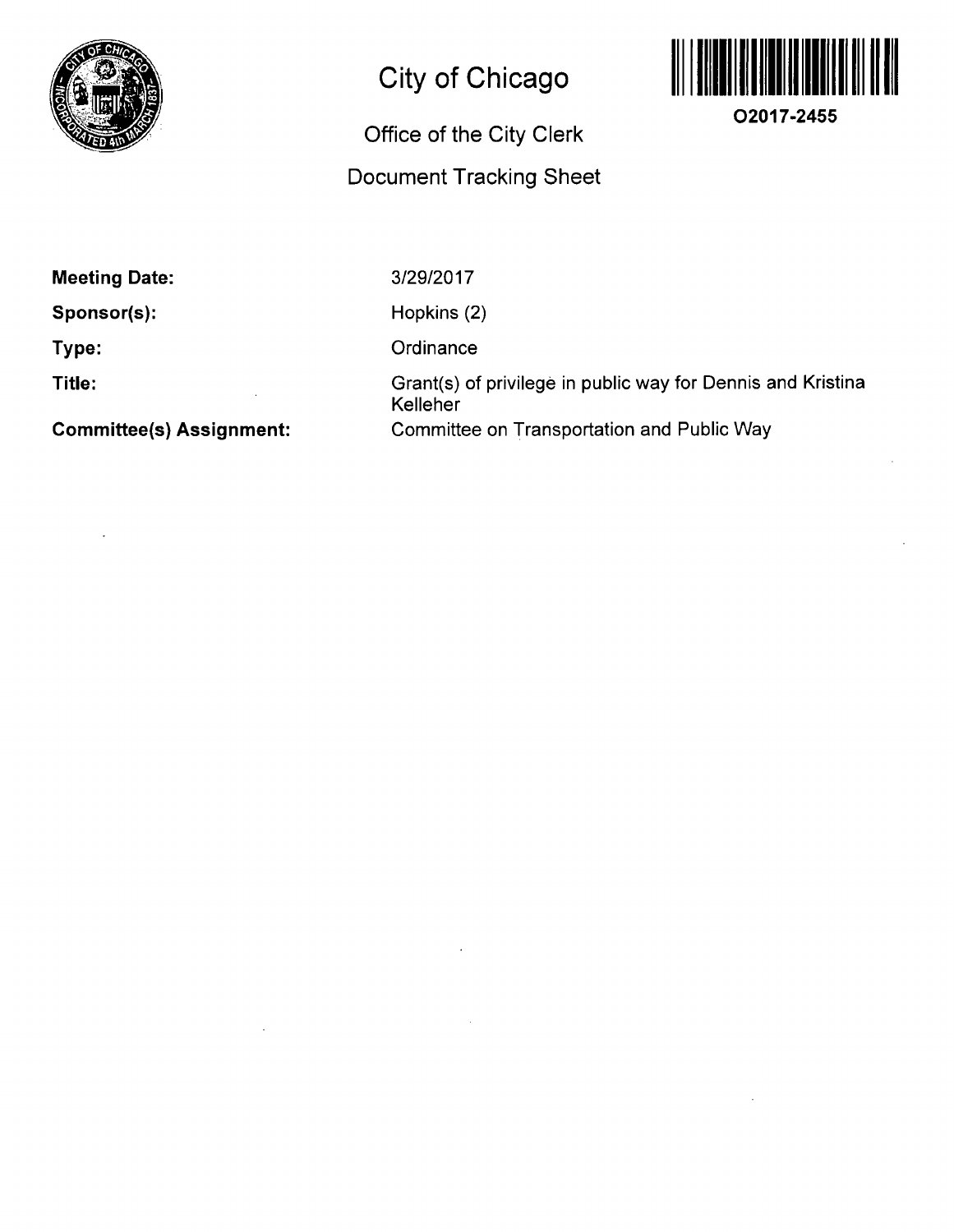**ORDINANCE** DENNIS AND KRISTINA KELLEHER Acct. No. 413989 - 1 Permit No. 1126180

Be It Ordained by the City Council of the City of Chicago:

SECTION 1. Permission and authority are hereby given and granted to DENNIS AND KRISTINA KELLEHER, upon the terms and subject to the conditions of this ordinance to maintain and use, as now constructed, one (1) Vault(s) under the public right-of-way adjacent to its premises known as 57 E. Elm St..

Said Vault(s) at E ELM ST measure(s):

One (1) at twelve (12) feet in length, and eight (8) feet in width for a total of ninety-six (96) square feet.

The location of said privilege shall be as shown on prints kept on file with the Department of Business Affairs and Consumer Protection and the Office of the City Clerk.

Said privilege shall be constructed in accordance with plans and specifications approved by the Department of Transportation (Office of Underground Coordination).

This grant of privilege in the public way shall be subject to the provisions of Section 10-28-015 and all other required provisions of the Municipal Code of Chicago.

The grantee shall pay to the City of Chicago as compensation for the privilege #1126180 herein granted the sum of four hundred (\$400.00) per annum in advance.

A 25% penalty will be added for payments received after due date.

The permit holder agrees to hold the City of Chicago harmless for any damage, relocation or replacement costs associated with damage, relocation or removal of private property caused by the City performing work in the public way.

Authority herein given and granted for a period of five (5) years from and after Date of Passage

Alderman

Brian Hopkins 2nd Ward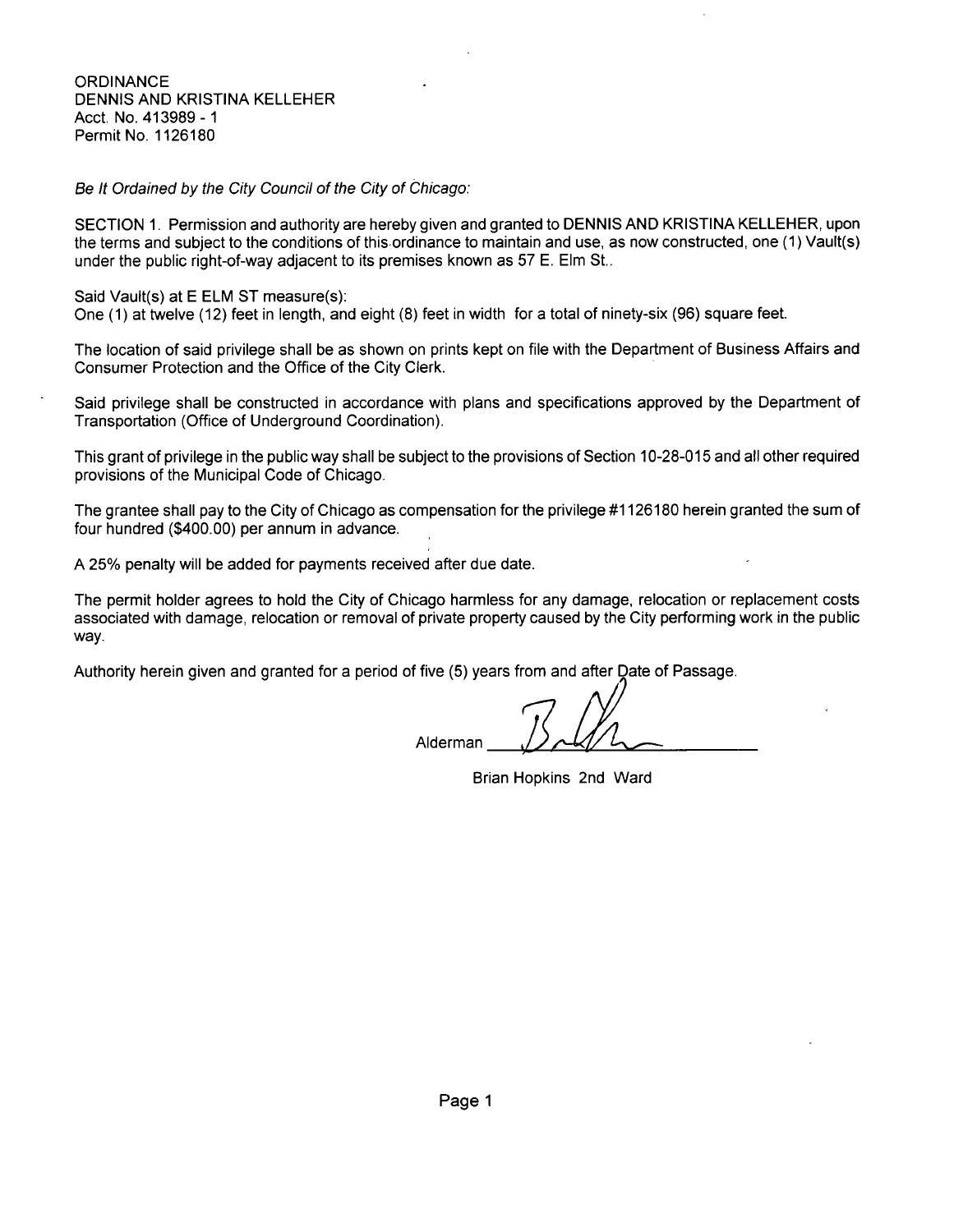

 $(\text{page 3} \circ \text{of } \text{3})$